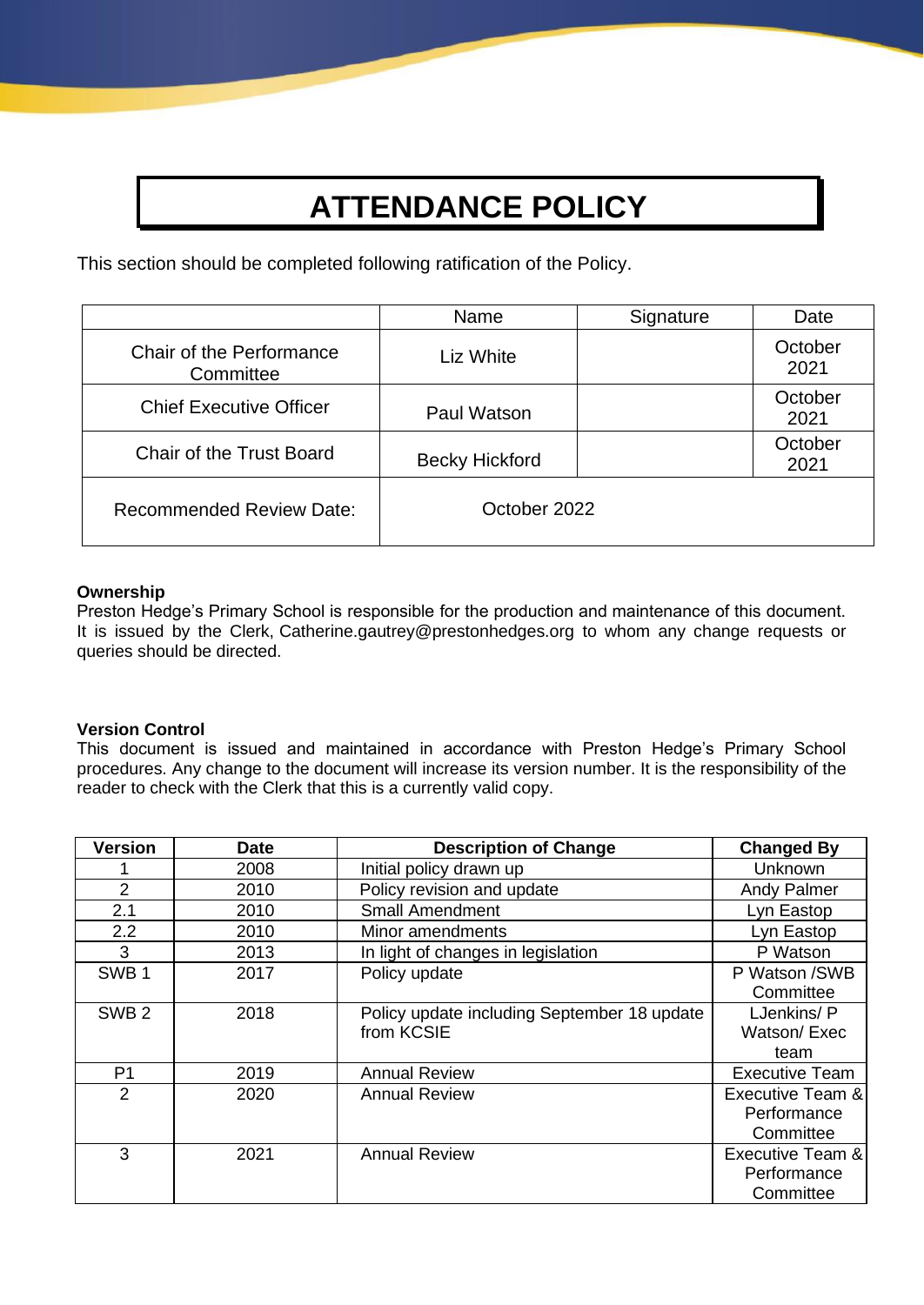## **ATTENDANCE POLICY**

At Preston Hedge's Academy Trust our aim is to make sure that all pupils attend school as fully as possible in the times regulated. We should make it clear that regular attendance and punctuality is essential for all pupils if they are to be successful. We give parents frequent updates on attendance matters and local issues that affect them. Our reports state the attendance record for each pupil, including absences and late attendances, ask for parental comments and extends an invitation to contact a named member of staff if they have any concerns.

#### **Expectations.**

Every Parent/Carer should be aware of our expectations with regard to notification when a child is absent. All pupils should be at school at the allotted time ready for registration and any absences reported as early as possible. All staff should report any absences so that follow up action can be taken by the appropriate staff. If a child is not collected by 3.30pm a call should be made to their parents to establish when they will be collected.

#### **Aims**

Each school must encourage and assist all pupils to achieve the highest possible levels of attendance and punctuality, reducing absence and persistent absence It is important that teachers and parents are aware that good attendance is essential for pupils to maximise their achievement and attainment at school.

We pay full and due regard to implementing "*School Attendance Guidance for maintained schools, academies, independent schools and local authorities August 2020."*

#### **Responsibilities Parents/Carers**

All Parents/Carers are responsible for ensuring that their child attends school regularly, punctually, properly dressed in full uniform and in a fit condition to learn. If for any reason a child is prevented from attending, parents must notify the school on the first day of absence before registration. If the school does not receive notification of a child's absence by the end of registration, the main parent/carer will be contacted by telephone that morning and asked to provide the reason for their child's absence, and giving an indication of when the child is likely to return to school.

A pupil's absence from school must be considered as unauthorised until a satisfactory explanation has been received from a parent/carer.

If any pupil's attendance is a cause for concern the parents/carers will be contacted by the Principal, another Senior Leader or the DSL.

If this does not lead to an improvement in attendance, the school will refer to the Education Inclusion.

Northants: [Support with a child's attendance issues -](about:blank) Schools and education [\(northamptonshire.gov.uk\)](about:blank) Milton Keynes: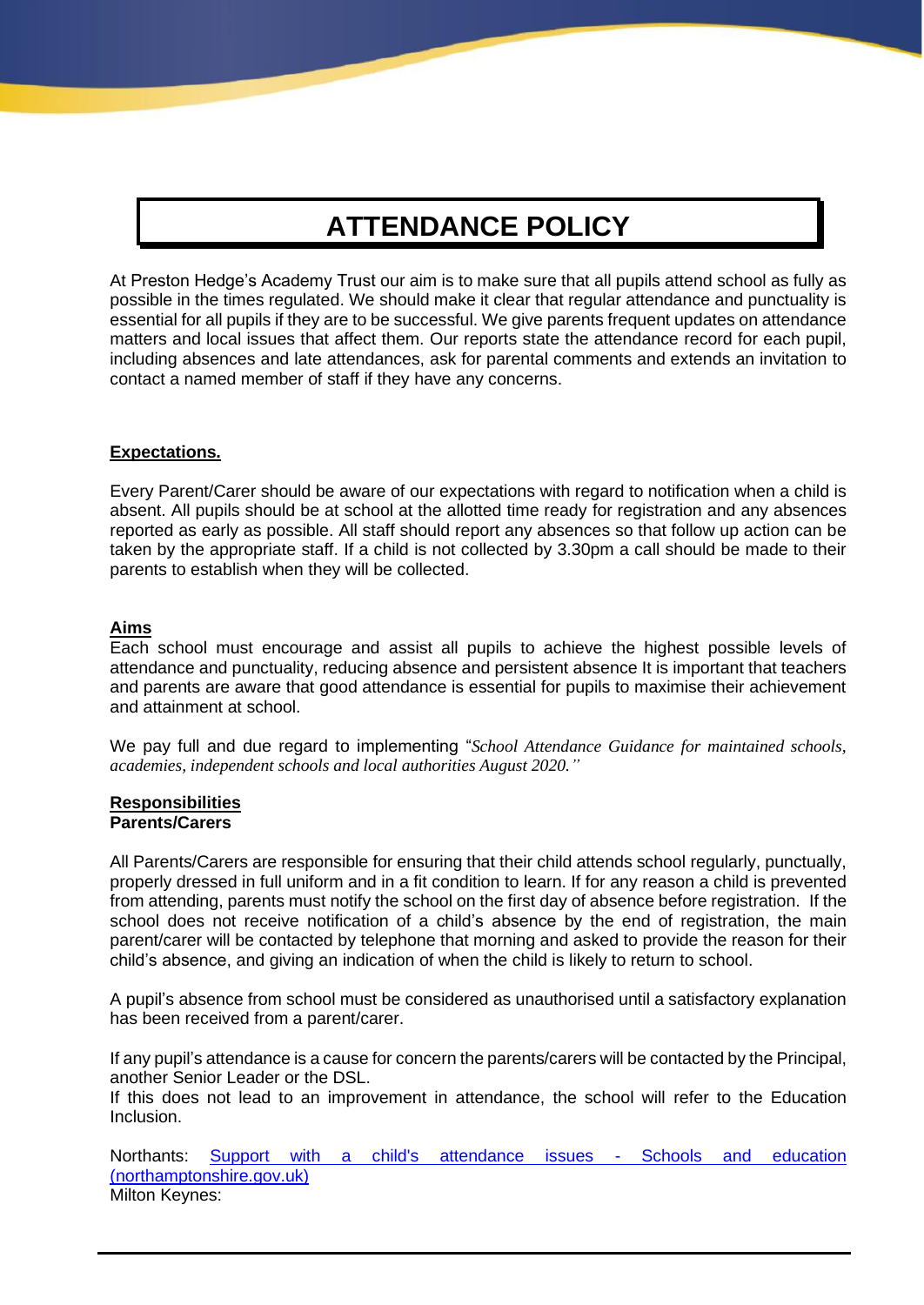## School Attendance - [Milton Keynes Council \(milton-keynes.gov.uk\)](about:blank)

Parents/Carers should inform the school of any changes of circumstances that may impact on their child's attendance.

Parents whose first language is not English or who have literacy problems will be offered appropriate support from school in matters of communication.

Section 444 of the Education Act 1996 states that if a parent/carer fails to ensure the regular school attendance of their child(ren) if he/she is a registered pupil at a school and is of compulsory school age, then they are guilty of an offence.

## **Pupils**

All pupils are expected to attend school regularly and punctually in full school uniform. Pupils who do experience attendance difficulties will be offered prompt and sympathetic support to rectify any problems.

#### **School**

All staff will endeavour to encourage good attendance and punctuality through personal example. Attendance including punctuality is the responsibility of all school staff and parents. The school will work in partnership to resolve any issues surrounding absence or lateness to improve the educational opportunities and welfare of the child.

- Where a pupil is persistently late regardless of time of arrival, contact is made with the parents. Where there are concerns that the absence and lateness links to a vulnerable child, leaders may make a Safeguarding referral sooner.
- When leaders in the school have taken all the necessary steps and there has not been an improvement in attendance or punctuality, the Principal may decide it is appropriate to refer the case to the Educational Inclusion Team or Attendance Officer for the county.

## **School Leaders**

- Actively promote the importance and value of good attendance to pupils and their parents/carers.
- Form positive relationships with pupils and parents/carers.
- Ensure that with good teaching and learning experiences it will encourage all pupils to attend and to achieve.
- Monitor the implementation of the Attendance Policy and ensure the policy is reviewed regularly.
- Ensure trends in absence data and punctuality are analysed regularly by School Leaders. Concerns that arise are then communicated to the local school community, via newsletters and other means of school communication. This means that all parents are fully informed of the school's concerns and are aware impacting positively on the issue.
- The Principal is expected to monitor attendance of pupils with less than 95% separately. Running regular reports to ensure that actions are taken to swiftly address their attendance.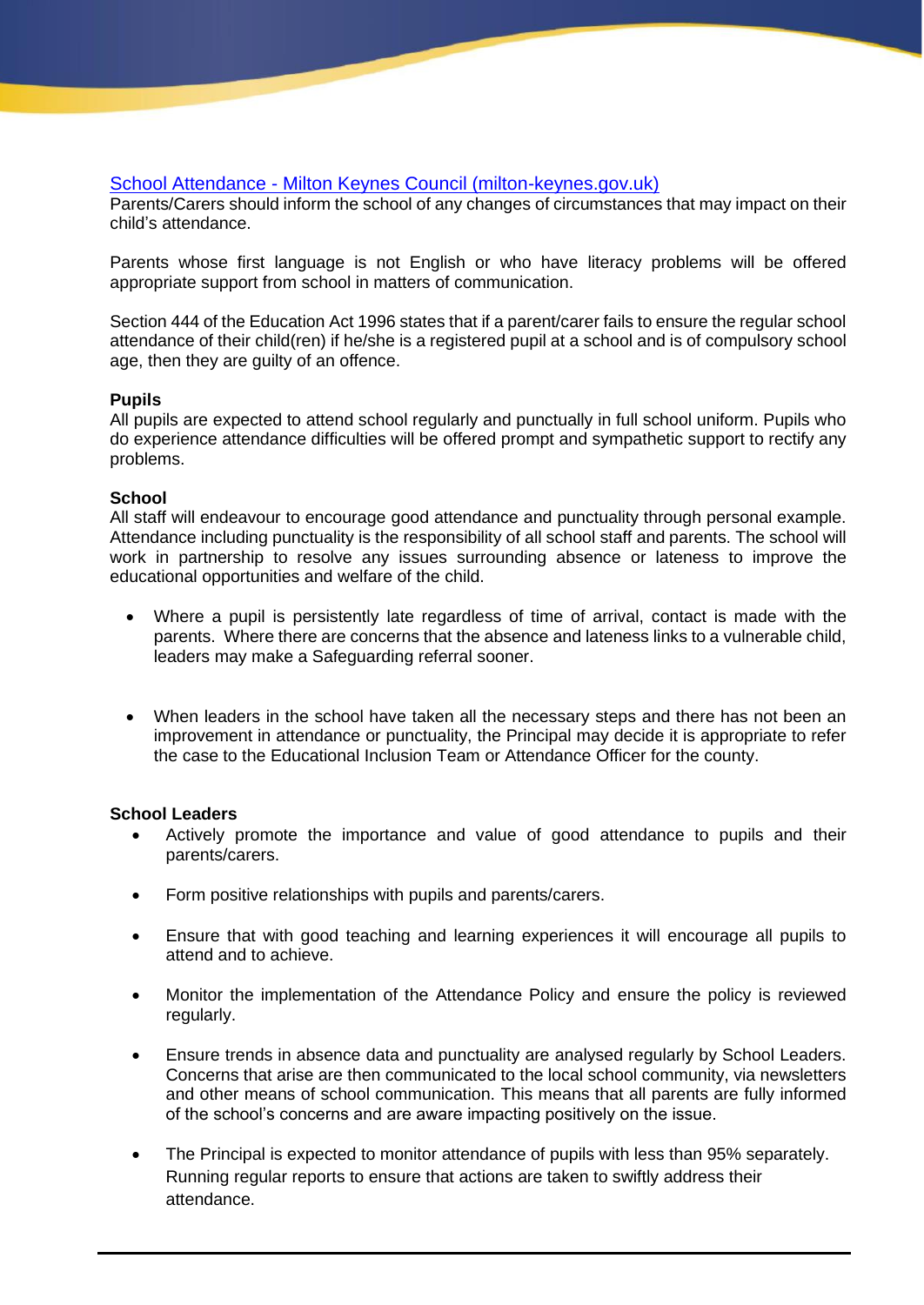- Leaders in the Trust's schools consistently consider absence, monitoring it frequently to identify pupil's whose absence is causing concern. Where monitoring identifies a concern, the school will investigate any absenteeism promptly, liaising closely with parents. When a pupil's attendance drops below 90% for a period of one term, after December, the Principal will write to the parents asking for an improvement, which will then be monitored over the subsequent two terms. If the Principal has concerns about a pupil's attendance or they have a history of poor attendance, the Principal will make contact earlier than December.
- The attendance of pupils in receipt of pupil premium will be monitored separately. School leaders will make every effort to ensure the attendance of pupil premium pupils is at least in line with non-disadvantaged pupils and at 95% as a group of pupils. Individual attendance targets for each school for all pupils, will be set by the Performance Committee annually and monitored accordingly.

## **The Trust Performance Committee**

- To ensure that each of its schools fulfils its duties as defined in this attendance policy.
- To review the attendance figures against school targets at each meeting. This should include analysis of overall attendance, pupil premium attendance, late attendance, unauthorised absence and persistent absence at each school.
- To ensure that where attendance is falling in one of its schools or below the individual school, objective, that it ensures Trust and school leaders take steps to swiftly address this concern.
- Where there is an ongoing concern around attendance an action plan is implemented and reviewed at each meeting.
- Review the Trust's Attendance Policy and ensure the required resources are available to fully implement the policy.

#### **Registration**

All registers will be taken within 10 minutes of school opening and immediately at the start of the afternoon session and then passed to the office for confirmation of absences with telephone or verbal messages from parents/carers. Where no notification is received from a parent or carer, our Office Staff will endeavour to contact them to confirm the nature of the absence. Any concerns that the Office Staff have will be raised with the Principal, School Leaders or DSLs as appropriate. Any continuing problems with absence will be drawn to the Principal's attention to be followed up with contact of the parents/carers. Please see section on Children missing in education for further details.

#### **Legal framework**

- This policy takes into account the Human Rights act 1998, the Disability Discrimination Act 1995 and the Race Relations Act 2000.
- Section 7 of the 1996 Education Act states that parents/carers must ensure that pupils of compulsory school age receive efficient full-time education suitable to their age, ability and aptitude to any special educational needs they may have, either by regular attendance at school or otherwise.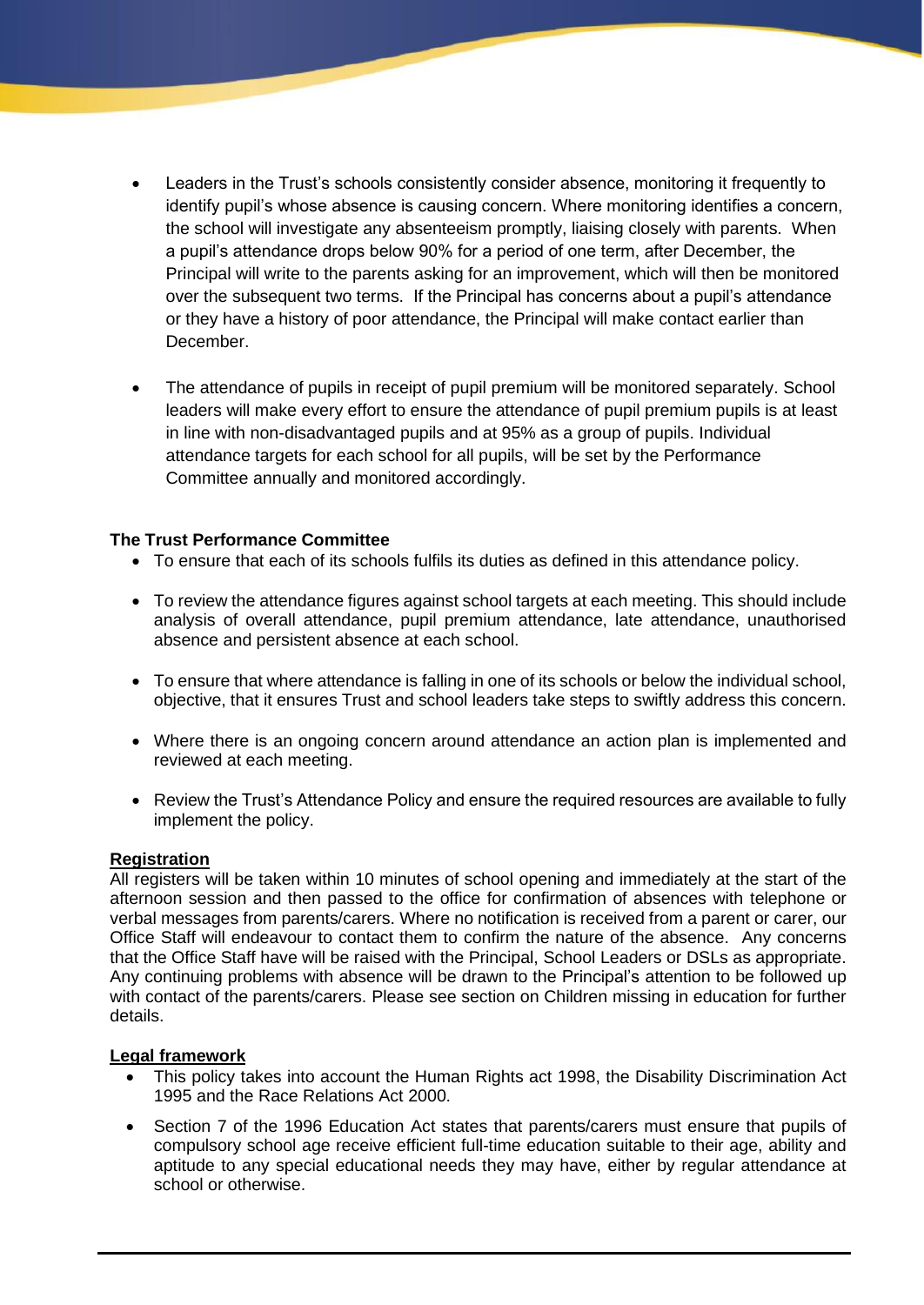A pupil is of compulsory school age at the beginning of the term following their  $5<sup>th</sup>$  birthday. A pupil ceases to be of compulsory school age on the last Friday in June of the school year in which they reach the age of 16.

(*A child is of "compulsory school age" on the 1st January, 1st April or 1st September following their 5th birthday. Children becoming 5 years old between 1st January and 31st March are of compulsory school age from the beginning of the term after 1st April.*

*Children becoming 5 years old between 1st April and 31st August are of compulsory school age from the beginning of the term after 1st September* 

*Children becoming 5 years old between 1st September and 31st December are of compulsory school age from the beginning of the term after 1st January).*

- Under the education act 1996, The Local Authority has a statutory responsibility to ensure that parents/carers secure education for pupils of compulsory school age and where necessary, use legal enforcement.
- The Education (Pupil Registration) (England) Regulations 2006, require schools to take an attendance register twice a day, once at the start of the morning session and then again during the afternoon session.

The register must record whether the pupil was

- : present
- : absent
- : present at approved educational activity; or
- : unable to attend due to exceptional circumstances
- : School attendance Statutory guidance and departmental advice August 2013

## **Categorising absence**

- Where pupils of compulsory school age are recorded as absent, the register must show whether the absence is authorised or unauthorised.
- Absence can only be authorised by the school and cannot be authorised by parents/carers. All absences will be treated as unauthorised unless a satisfactory explanation for the pupil's absence has been received.
- Parents/carers should advise the school by telephone or verbal message on the first day of absence and provide the school with an expected date of return. Sometimes written confirmation will be requested.
- Absence will be categorised as follows:

## **Illness**

In most cases a telephone call/ message on the absence line or a note from the parent/carer informing the school that their child is ill will be acceptable. Parents/carers may be asked to provide medical evidence where there are repeated absences due to reported illnesses, or persistent absence.

## **Other Authorised Circumstances**

This relates to occasions where there is a cause for absence due to exceptional circumstances. Please see the list below:

## **Allowed absence in exceptional circumstances (at the discretion of the Principal)**

- Medical Any appointment resulting in your child missing morning or afternoon registration
- Religious or Faith observance
- Bereavement/Compassionate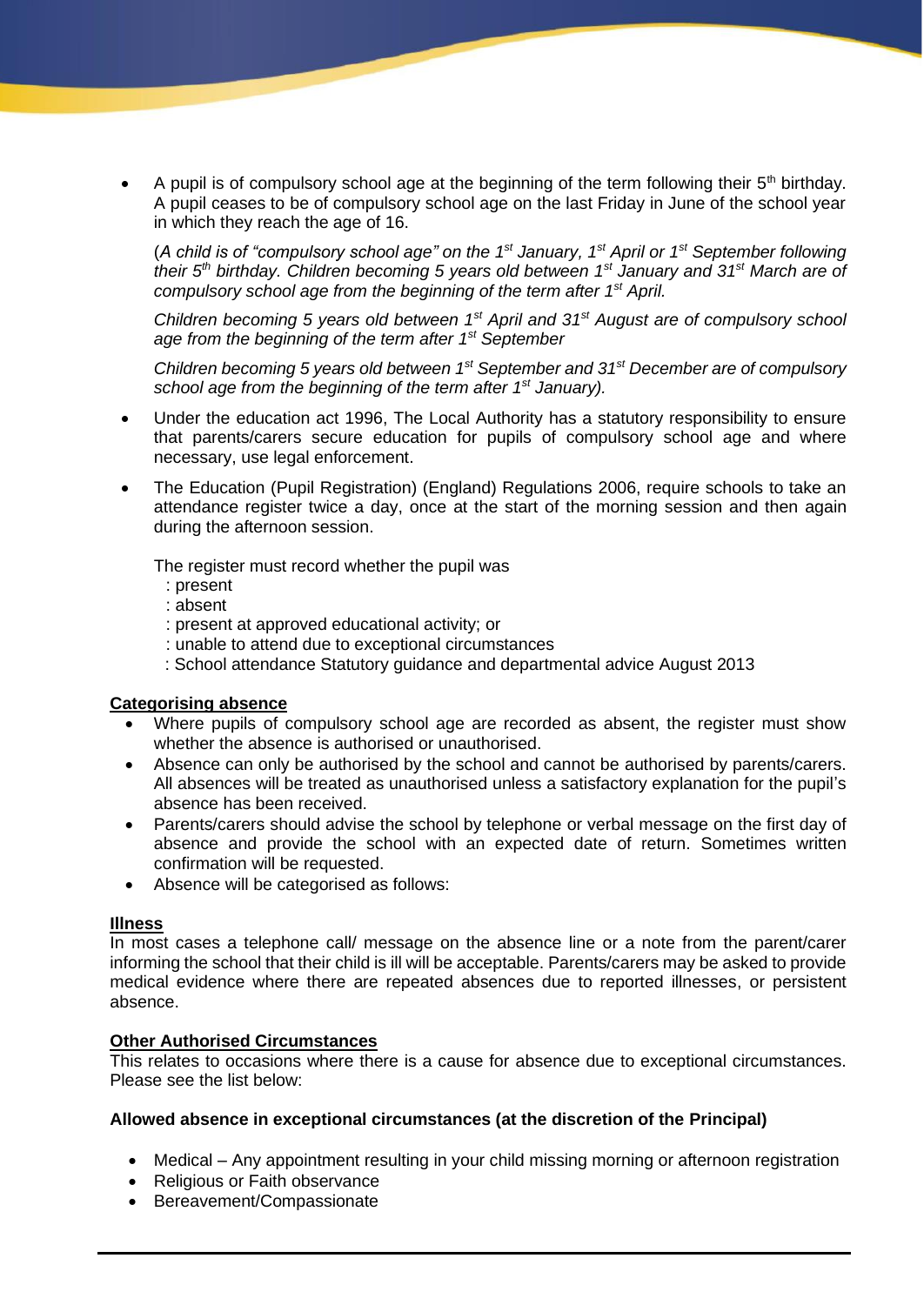- Family Wedding/Civil Partnership Date (a maximum of 3 days can be authorised where the wedding is abroad, please see the website for further information)
- Family crisis
- Examination off site
- Educational Activity Sport or Performance Activity
- Attendance required by another public organisation including a school
- Family relocation visit
- Other exceptional circumstance

## **Absence not allowed under any circumstances**

- Family holiday
- Family trips
- Leaving school early to travel to an event

All requests for absence due to exceptional circumstances must be made by completing the 'Trust Absence form' which can be downloaded from our school website. **The Principal** will then review each request and decide if it meets the criteria for authorisation. Parents should keep their copy of the authorisation in case they are required to prove their child has authorised absence during term time. Please be aware that the local authority has been given jurisdiction to impose fines for unauthorised absence and schools may be asked to report unauthorised absence. For absence relating to illness of five days or more, schools may request a doctor's note to confirm the absence.

Where the family are travelling abroad – authorised or not – the school may request proof of return travel. (Within Europe when the stay exceeds five days, every time during school time travel is beyond Europe). This will need to be provided to the school promptly upon request. This is more likely if you are travelling for an extended duration. This is a measure that we apply across the Trust to keep children safe.

All requests for leave of absence must be completed on the Trust Absence Request form.

If a pupil fails to return and contact with the parents/carers has not been made or received, the school may take the pupil off the school's roll in compliance with the Education (Pupil Registration) (England) Regulations 2006. This means that the pupil will lose their school place.

## **Religious Observance**

The Trust acknowledges the multi faith nature of British society and recognises that on some occasions, religious festivals may fall outside school holiday periods or weekends and this necessitates a consideration of authorised absence or special leave for religious observance. Parent/carers are requested to give notice to the school if they intend their child to be absent for such occasions. Any pupils arriving ten minutes after the start of the school day or after the start of the afternoon session will be marked as late. Unless, there has been a problem with transport of which the school has been notified.

## **Deletions from the Register.**

In accordance with the Education (Pupil Registration) (England) Regulations 2006, pupils will only be deleted from the register when one of the following circumstances applies

- Permanent exclusion has occurred and procedures have been completed
- Death of a pupil
- Transfer between schools
- Pupil withdrawn to be educated outside the school system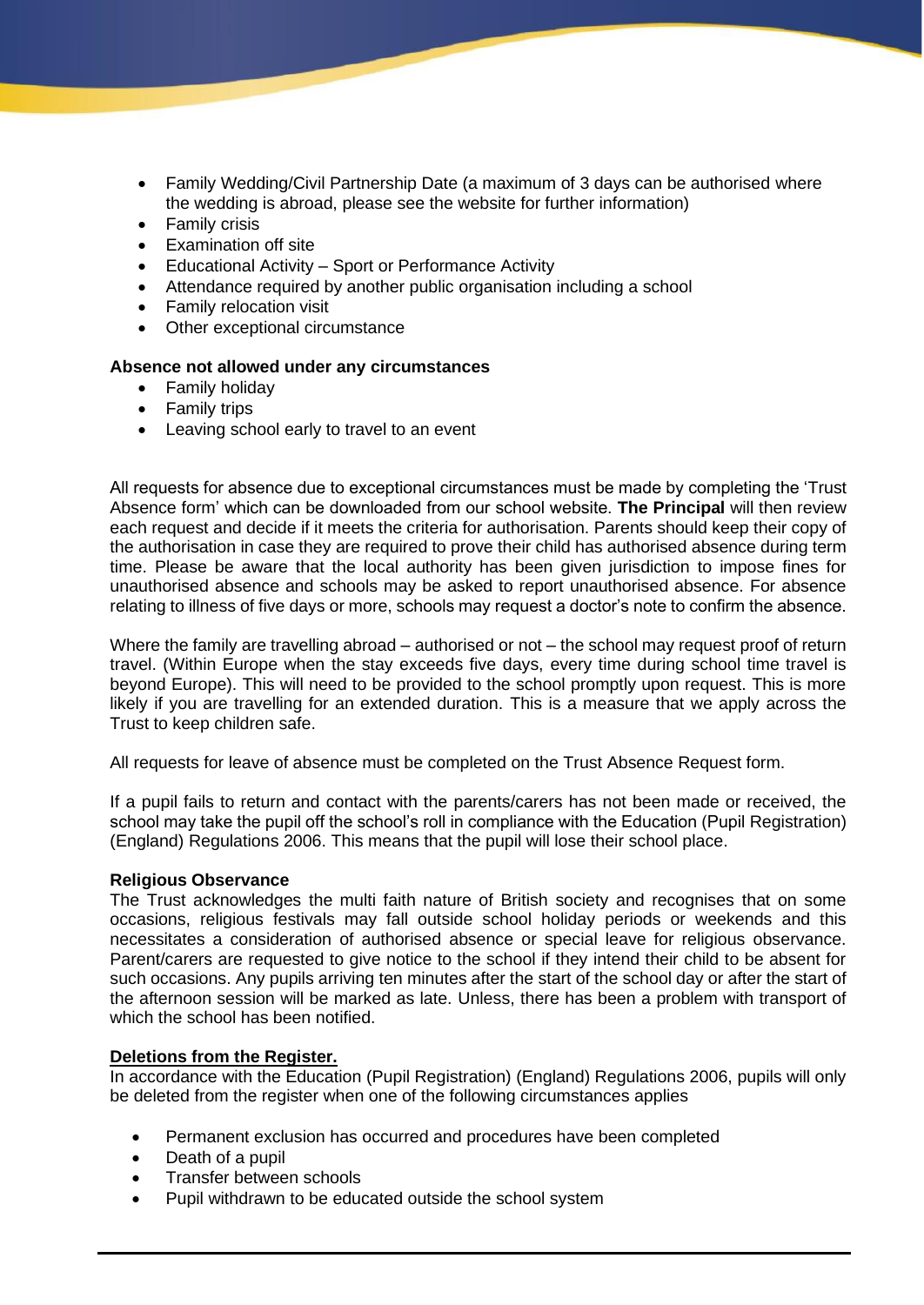- Failure to return from an extended holiday after both the school and the local authority have tried to locate the pupil
- A medical condition prevents their attendance and return to the school before ending compulsory school age
- Left the school but not known where he/she has gone after both the school and the local authority have tried to locate the pupil

#### **Children Missing from Education**

(taken from the Safeguarding & Child Protection & Policy – see policy for further details)

Principals/ DSL/ DDSL must have a good understanding of the full guidance for Children Missing in Education.

All staff should be aware that children going missing, particularly repeatedly, can act as a vital warning sign of a range of safeguarding possibilities. This may include abuse and neglect, which may include sexual abuse or exploitation and child criminal exploitation. It may indicate mental health problems, risk of substance abuse, risk of travelling to conflict zones, risk of female genital mutilation or risk of forced marriage. Early intervention is necessary to identify the existence of any underlying safeguarding risk and to help prevent the risks of a child going missing in future. Staff should be aware of their school's unauthorised absence and children missing from education procedures as noted below.

All children, regardless of their circumstances, are entitled to a full time education which is suitable to their age, ability, aptitude and any special educational needs they may have.

Staff MUST report to the DSL/ DDSL, a child who is missing/ has unexplained absence swiftly and the office team are most well placed to do this if they become concerned around specific circumstances. Additionally, poor attendance, patterns of absence or persistent lateness should be discussed with the DSL/ DDSL to ensure that the issue is/ can be investigated.

In the event a child is missing, and further investigations do not satisfy the DSL/DDSL, we will follow the procedures in place for Northamptonshire or Milton Keynes as appropriate.

The Principals monitor attendance and liaise with the DSL/DDSL to ensure pupils are attending school and any concerning patterns of attendance are addressed. Our office teams are key in recognising attendance patterns and there is an expectation that they pass information on swiftly.

The school follows the guidance for the removal of pupils from our registers. Additionally, we must inform the local authority of any pupil who fails to attend school regularly, or at intervals as are agreed between the school and the local authority (or in default of such agreement, at intervals determined by the Secretary of State).

On the morning of absence, the office staff must contact the family. If there is no response, all other held contact details should be used to establish that the child is off ill